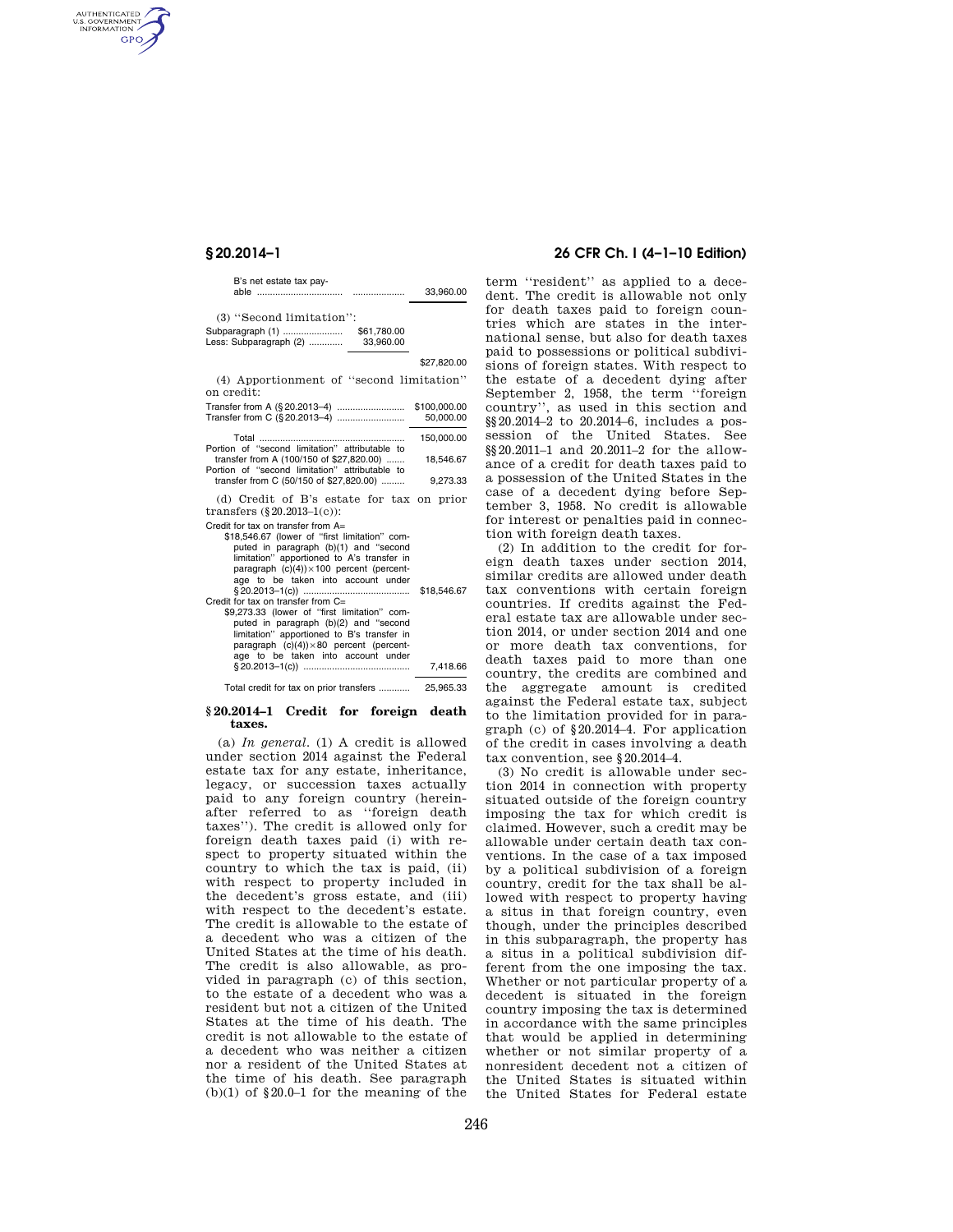### **Internal Revenue Service, Treasury § 20.2014–1**

tax purposes. See §§20.2104–1 and 20.2105–1. For example, under §20.2104–1 shares of stock are deemed to be situated in the United States only if issued by a domestic corporation. Thus, a share of corporate stock is regarded as situated in the foreign country imposing the tax only if the issuing corporation is incorporated in that country. Further, under §20.2105–1 amounts receivable as insurance on the life of a nonresident not a citizen of the United States at the time of his death are not deemed situated in the United States. Therefore, in determining the credit under section 2014 in the case of a decedent who was a citizen or resident of the United States, amounts receivable as insurance on the life of the decedent and payable under a policy issued by a corporation incorporated in a foreign country are not deemed situated in such foreign country. In addition, under §20.2105–1 in the case of an estate of a nonresident not a citizen of the United States who died on or after November 14, 1966, a debt obligation of a domestic corporation is not considered to be situated in the United States if any interest thereon would be treated under section  $862(a)(1)$  as income from sources without the United States by reason of section  $861(a)(1)(B)$  (relating to interest received from a domestic corporation less than 20 percent of whose gross income for a 3-year period was derived from sources within the United States). Accordingly, a debt obligation the primary obligor on which is a corporation incorporated in the foreign country imposing the tax is not considered to be situated in that country if, under circumstances corresponding to those described in §20.2105–1 less than 20 percent of the gross income of the corporation for the 3-year period was derived from sources within that country. Further, under §20.2104–1 in the case of an estate of a nonresident not a citizen of the United States who died before November 14, 1966, a bond for the payment of money is not situated within the United States unless it is physically located in the United States. Accordingly, in the case of the estate of a decedent dying before November 14, 1966, a bond is deemed situated in the foreign country imposing the tax only if it is physically

located in that country. Finally, under §20.2105–1 moneys deposited in the United States with any person carrying on the banking business by or for a nonresident not a citizen of the United States who died before November 14, 1966, and who was not engaged in business in the United States at the time of death are not deemed situated in the United States. Therefore, an account with a foreign bank in the foreign country imposing the tax is not considered to be situated in that country under corresponding circumstances.

(4) Where a deduction is allowed under section 2053(d) for foreign death taxes paid with respect to a charitable gift, the credit for foreign death taxes is subject to further limitations as explained in §20.2014–7.

(b) *Limitations on credit.* The credit for foreign death taxes is limited to the smaller of the following amounts:

(1) The amount of a particular foreign death tax attributable to property situated in the country imposing the tax and included in the decedent's gross estate for Federal estate tax purposes, computed as set forth in §20.2014–2; or

(2) The amount of the Federal estate tax attributable to particular property situated in a foreign country, subjected to foreign death tax in that country, and included in the decedent's gross estate for Federal estate tax purposes, computed as set forth in §20.2014–3.

(c) *Credit allowable to estate of resident not a citizen.* (1) In the case of an estate of a decedent dying before November 14, 1966, who was a resident but not a citizen of the United States, a credit is allowed to the estate under section 2014 only if the foreign country of which the decedent was a citizen or subject, in imposing foreign death taxes, allows a similar credit to the estates of citizens of the United States who were resident in that foreign country at the time of death.

(2) In the case of an estate of a decedent dying on or after November 14, 1966, who was a resident but not a citizen of the United States, a credit is allowed to the estate under section 2014 without regard to the similar credit requirement of subparagraph (1) of this paragraph unless the decedent was a citizen or subject of a foreign country